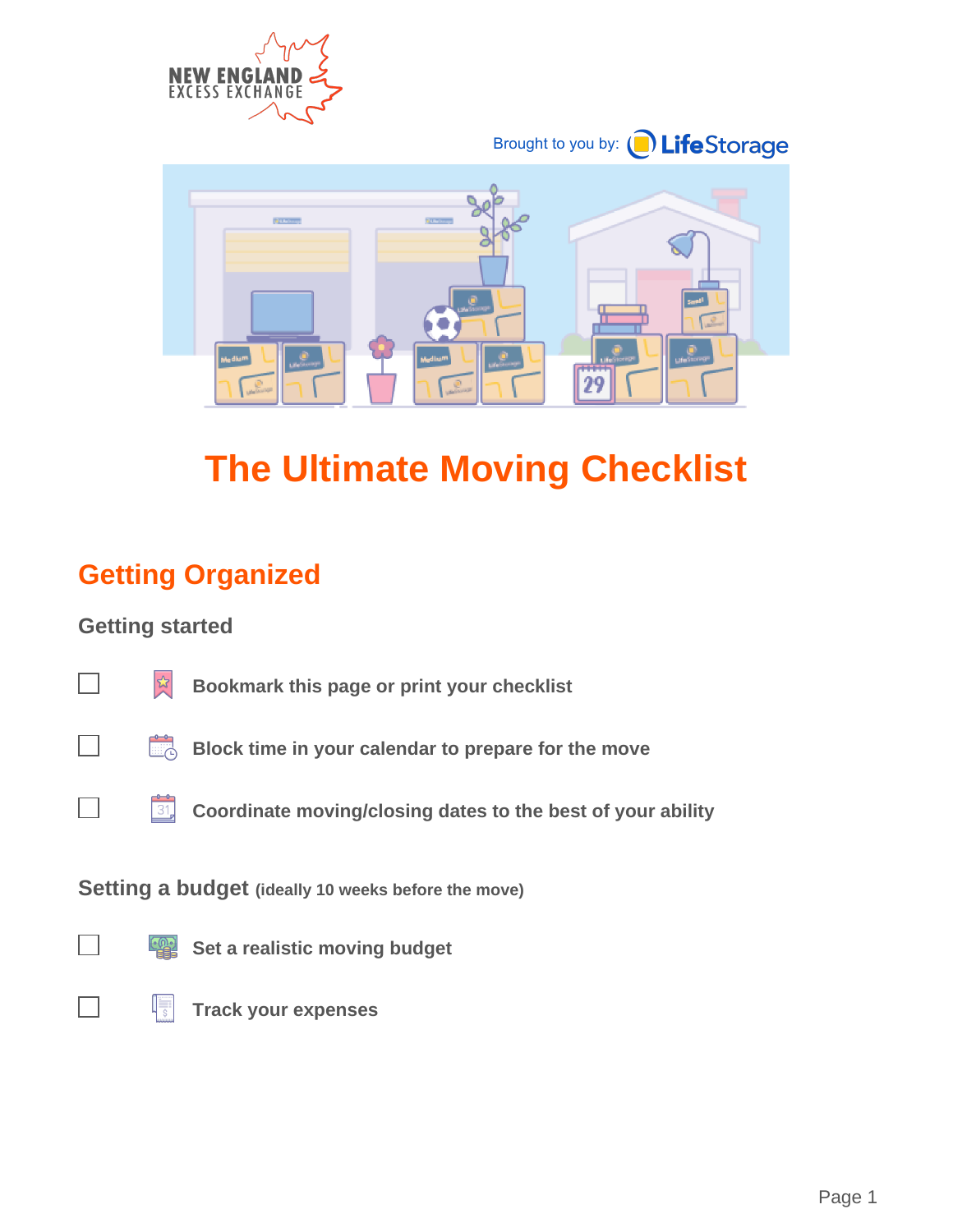**Moving out of the home or apartment you've been renting (ideally 10 weeks before the move)**



 **Review your lease agreement** 信

*Notify your current landlord* 

**Renting your new home or apartment (ideally 10 weeks before the move)**



┓

┐

 $\mathcal{L}$ 

 $\overline{\phantom{0}}$ 

 $\mathbb{R}$ 

 $\mathbb{R}^2$ 

31

 **Confirm with your new landlord when your rental will be ready**

**Preparing to move (ideally 8 weeks before the move)**

|  | Contact insurance agents for both homes |  |  |
|--|-----------------------------------------|--|--|
|  |                                         |  |  |
|  |                                         |  |  |
|  |                                         |  |  |

| EV | Let in-person service providers know you're moving |  |  |
|----|----------------------------------------------------|--|--|

- **Schedule time off work and notify your employer of an upcoming change of address**
- $\overline{\Xi}$  **Complete a change of address form and determine whether you need the USPS premium forwarding service**
- **24 Change Social Security and Medicare mailing addresses** 
	- **Schedule a pest inspection**

### **Planning The Move**

**Hiring a moving company (ideally 8 weeks before the move)**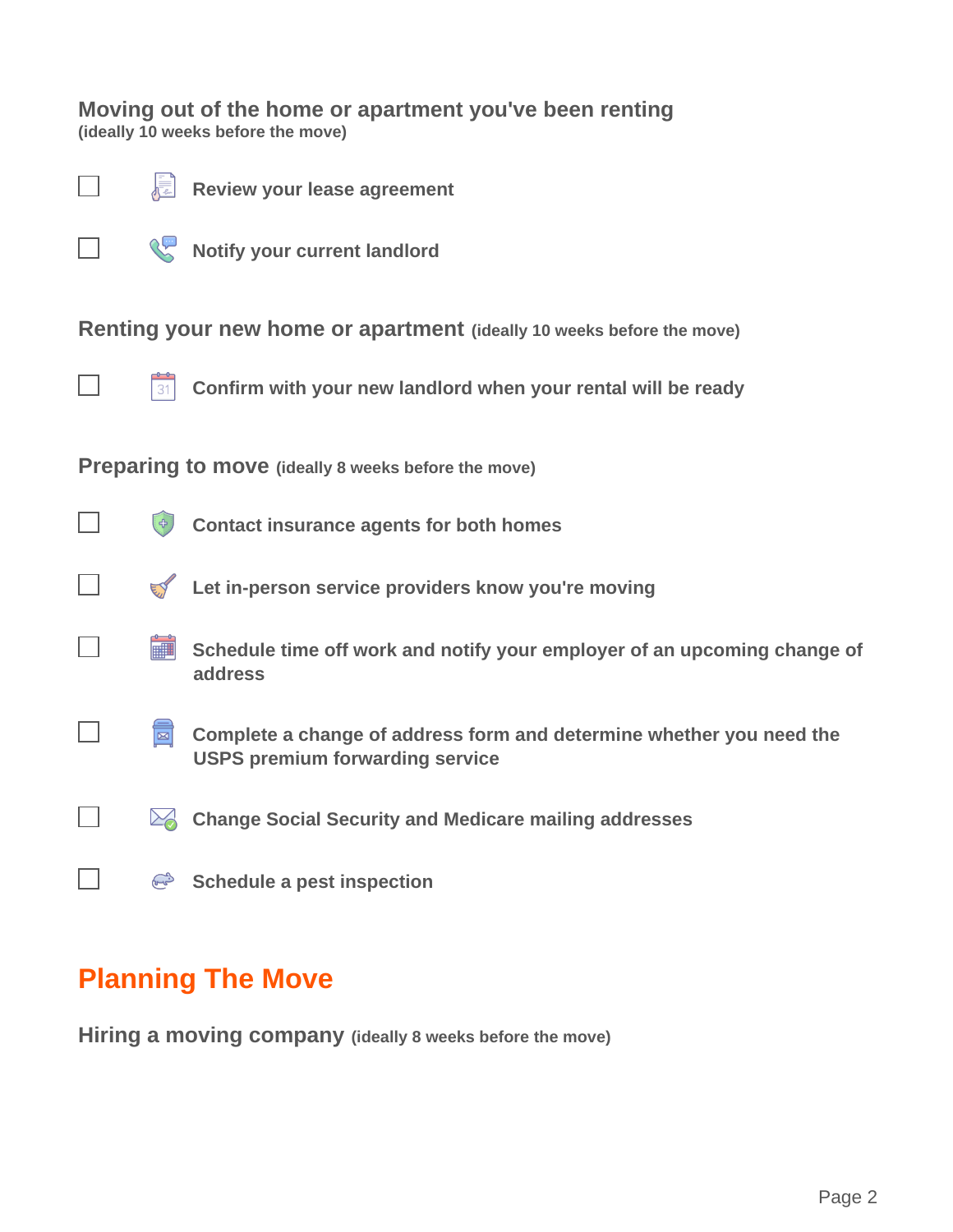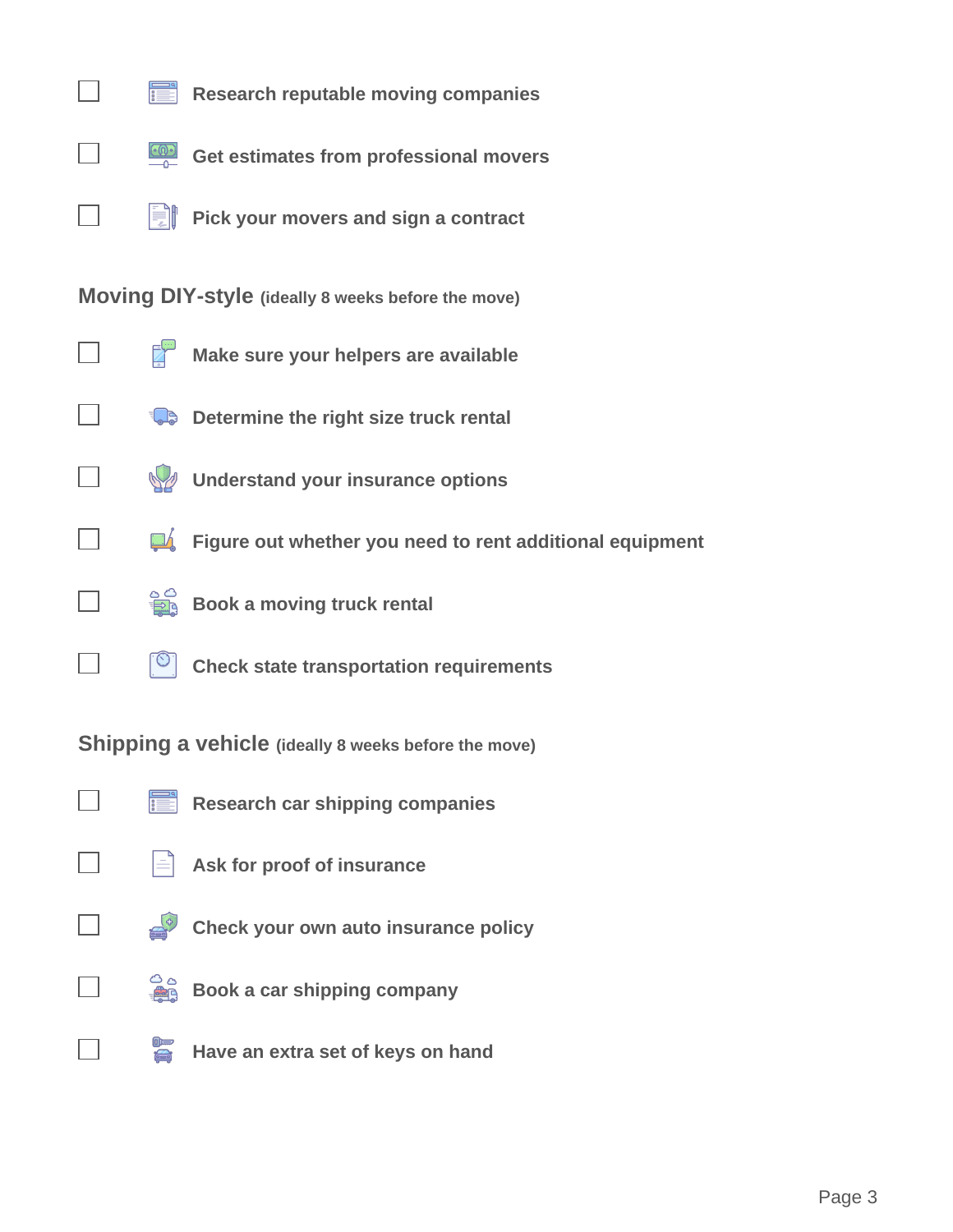#### **Moving with children (ideally 8 weeks before the move)**

 $\overline{\phantom{a}}$ 

 $\mathbb{R}^n$ 

 $\Box$ 

- *I***M** Discuss the move with your kids
- **Research childcare and schools in your new community**
- $\Box$ 
	- **Register for school**
	- **Finalize moving day childcare**

**Moving with pets (ideally 6 weeks before the move)**

- $\Box$
- **Research pet transporation**
- $\Box$

 $\blacksquare$ 

٦

- **Take your pet to the vet**
- **Request copies of vet records and get any necessary medications**
- **Research a new vet** 
	- **Get new ID tags and update the address on your microchip (if applicable)**
- $\mathbb{R}^n$
- **Finalize pet arrangments**

**Moving to a new community (ideally 6 weeks before the move)**



 $\blacksquare$ 

**Research your new community** 

*I* **Update your memberships to community organizations, subscription services, gyms and clubs**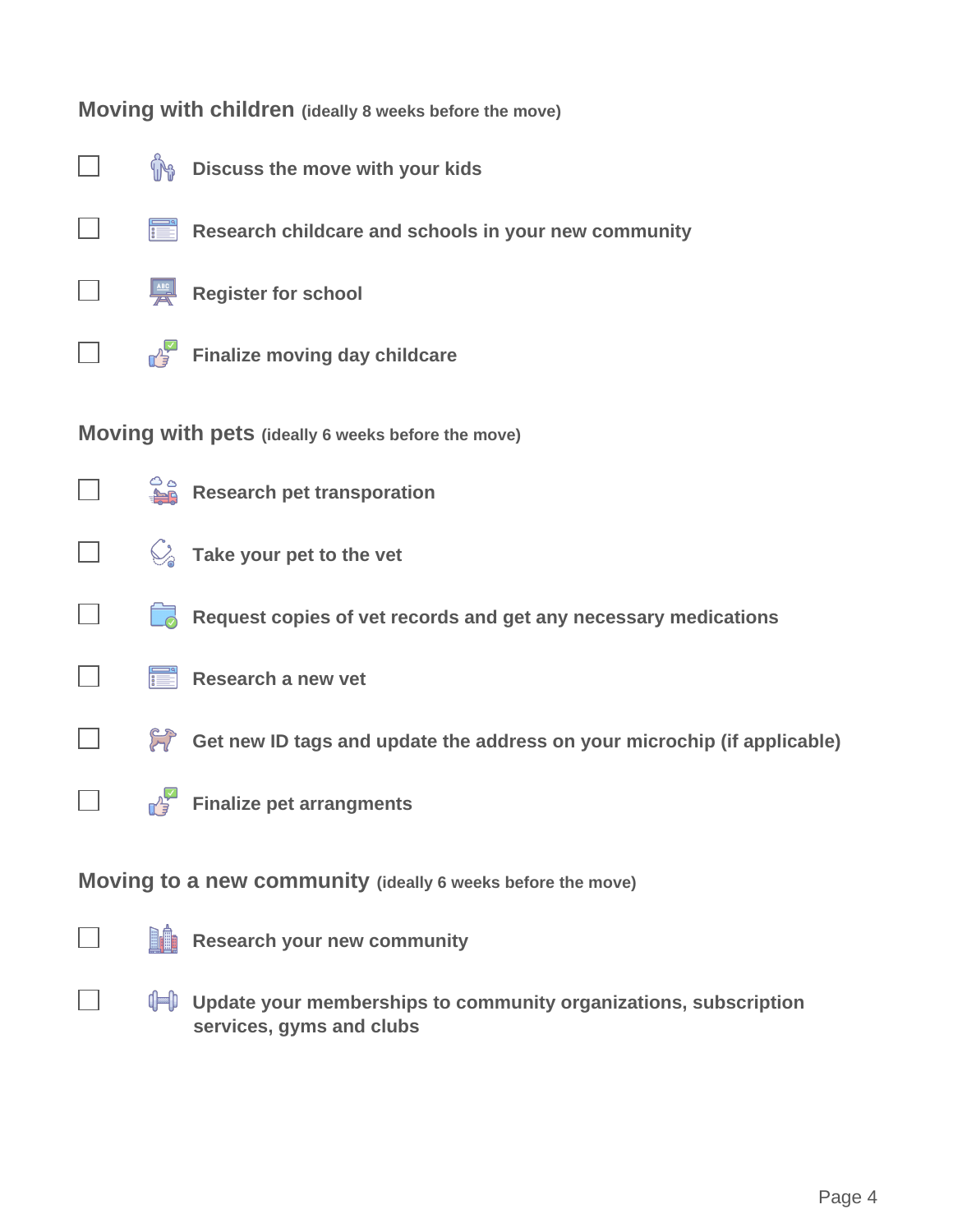

## **Decluttering**

**Decluttering your home (ideally 6 weeks before the move)**

 **Dispose of hazardous household items like old paint and unused cleaning products**



 **Return anything you borrowed from neighbors**



**Start eating everything!**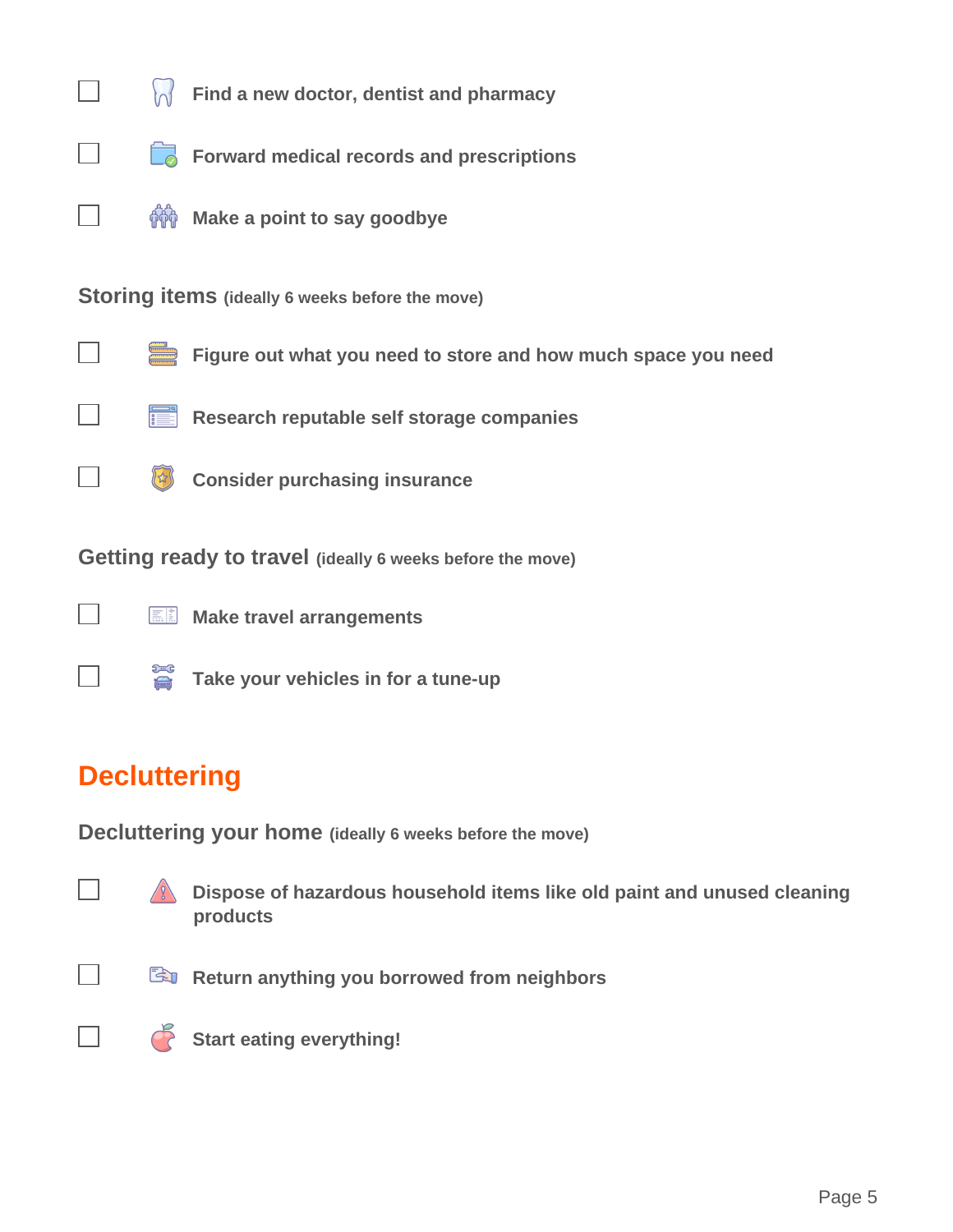

 $\mathcal{L}_{\mathcal{A}}$ 

 $\Box$ 

 $\overline{\phantom{0}}$ 

#### **Clear out storage spaces**

- **Delete unnecessary computer files, and then make sure everything is backed up to a cloud or external hard drive**
- 'n  **Sort all your clothing, toys, books, games, and all other houseware items**
- ٦

**Sell the items you don't need** 

**Take donation items to a donation center** 

## **Packing**

**Preparing to pack (ideally 4 weeks before the move)**

|                    | <b>Pick up moving boxes</b>                           |
|--------------------|-------------------------------------------------------|
| $=$ $\frac{1}{88}$ | <b>Print off moving box labels</b>                    |
|                    | <b>Organize important documents and valuables</b>     |
|                    | <b>Inventory all your valuables</b>                   |
|                    | <b>Start a moving box inventory</b>                   |
|                    | Take photos of all electronics before unplugging them |
|                    | <b>Measure doorways and large furniture</b>           |
|                    |                                                       |

**Starting to pack (ideally 4 weeks before the move)**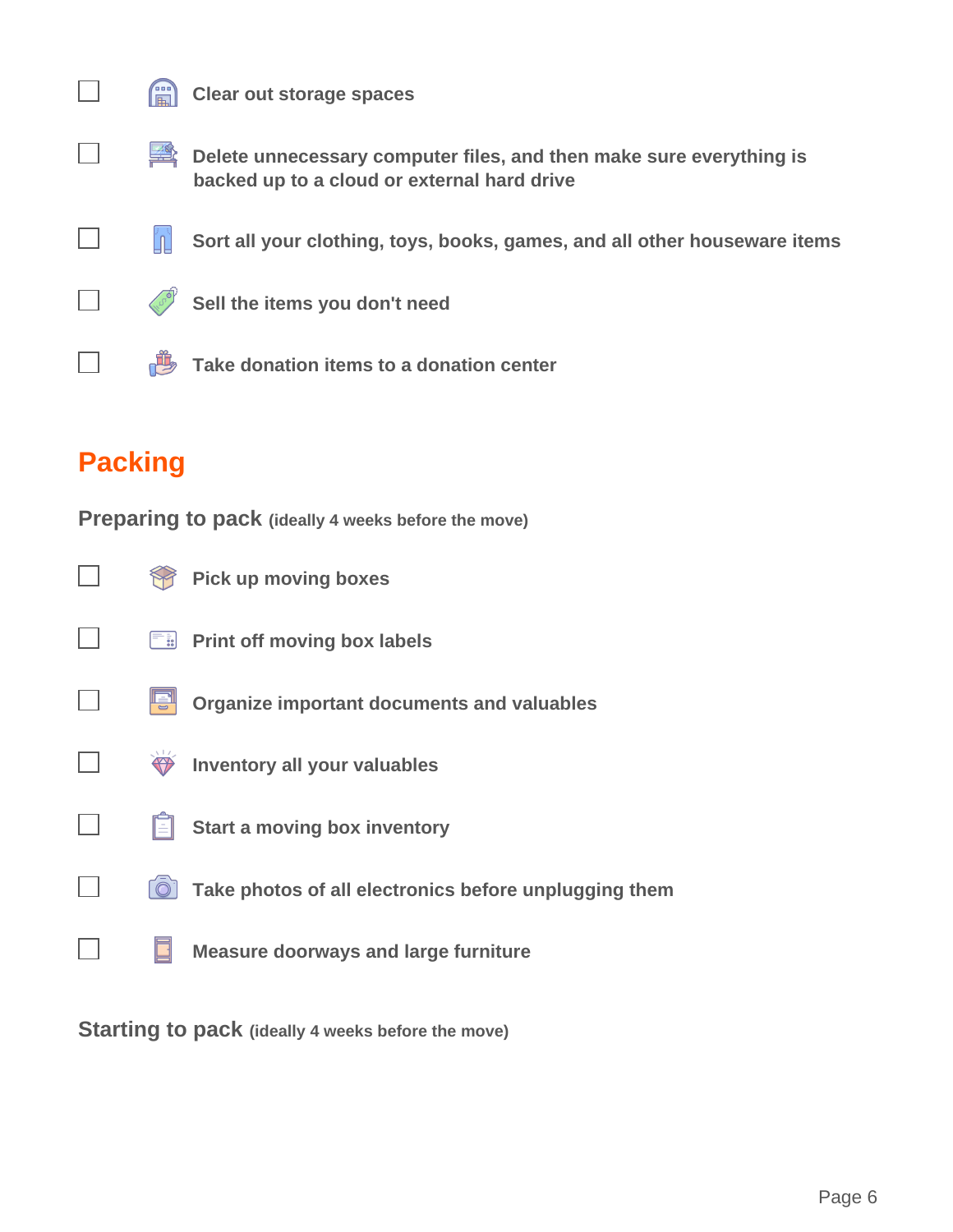|                                                        |                                                        | Prepare your furniture for the move                                         |  |  |  |
|--------------------------------------------------------|--------------------------------------------------------|-----------------------------------------------------------------------------|--|--|--|
|                                                        |                                                        | <b>Purchase travel essentials</b>                                           |  |  |  |
|                                                        | $\Xi$                                                  | Start packing items that you aren't using                                   |  |  |  |
|                                                        |                                                        | Update your moving box inventory based on the boxes you've packed so<br>far |  |  |  |
|                                                        |                                                        | Pack your first week's essentials                                           |  |  |  |
|                                                        |                                                        | Don't forget to take breaks!                                                |  |  |  |
|                                                        | Moving with children (ideally 4 weeks before the move) |                                                                             |  |  |  |
|                                                        |                                                        | Pack essentials for your kids?                                              |  |  |  |
| Moving with pets (ideally 4 weeks before the move)     |                                                        |                                                                             |  |  |  |
|                                                        |                                                        | Pack essentials for your pets                                               |  |  |  |
| <b>Storing items</b> (ideally 2 weeks before the move) |                                                        |                                                                             |  |  |  |
|                                                        | f                                                      | Book a storage unit                                                         |  |  |  |
|                                                        |                                                        | Keep boxes and items that are going into storage separated                  |  |  |  |

## **Getting Ready For The Move**

**Moving DIY-style (ideally 2 weeks before the move)**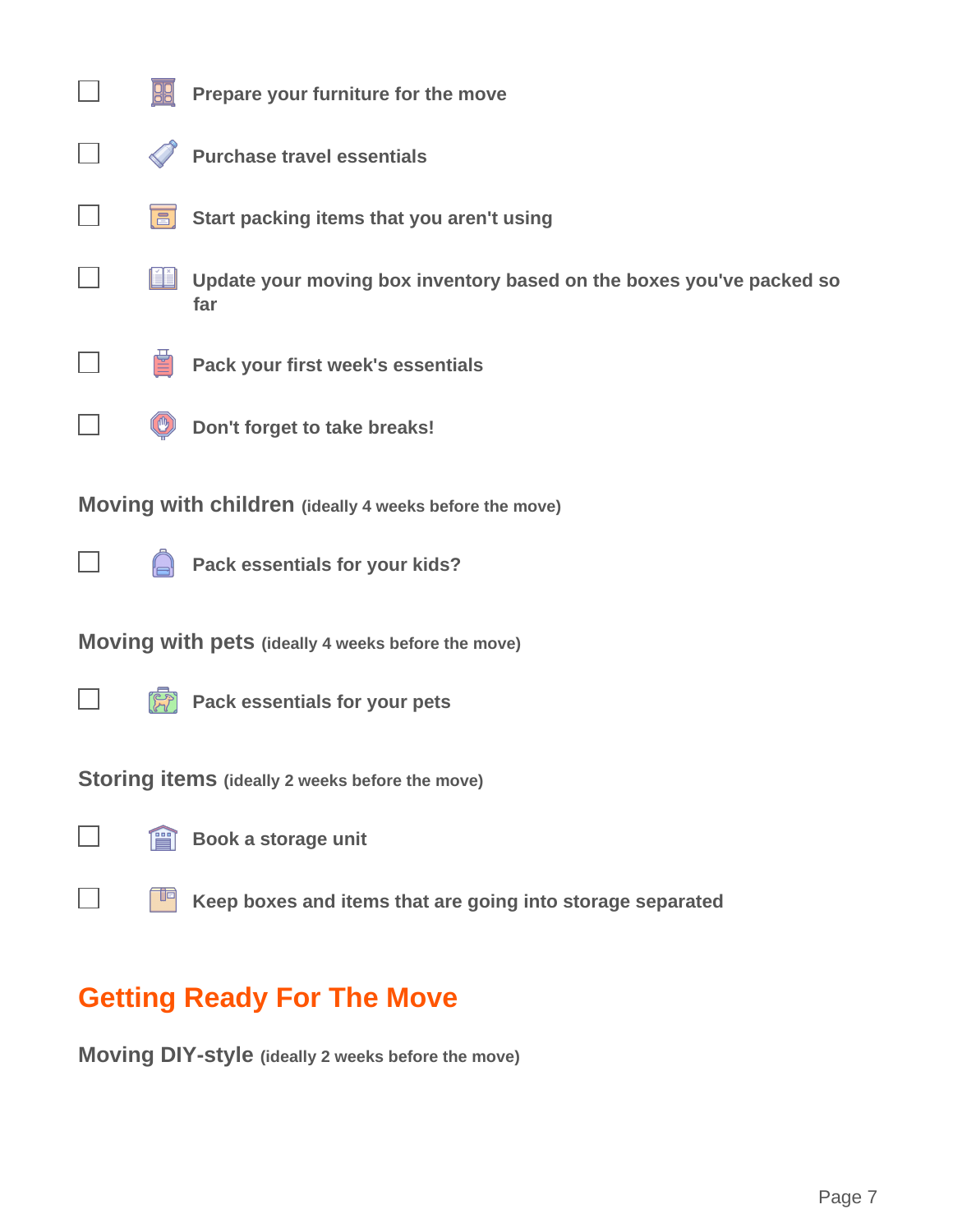

**Moving with children (ideally 2 weeks before the move)**

 $\Box$ 

 $\sim$ 

 $\overline{\phantom{a}}$ 

 $\Box$ 

 $\Box$ 

 $\Box$ 

 $\Box$ 

 $\Box$ 

 $\blacksquare$ 

**Create moving day activities** 

**Shipping a vehicle (ideally 2 weeks before the move)**

- **S**<sup>I</sup><sup>S</sup> Start using up the gas in your car
	- ₩  **Remove items from your vehicle**
	- **8** Confirm pickup and drop-off locations
	- **Take photos of your car to document its condition**

**Finishing up odds and ends (ideally 1 week before the move)**

- $\mathbb{I}$  **Take out trash and recycling for the final time**
	- Ø  **Mow the lawn and clean the gutters**
	- 贷  **Remove oil and gas from lawnmowers and snowblowers**



**Clean your space** 



 **Clean out the fridge**

**Schedule utilities to be shut off and turned on**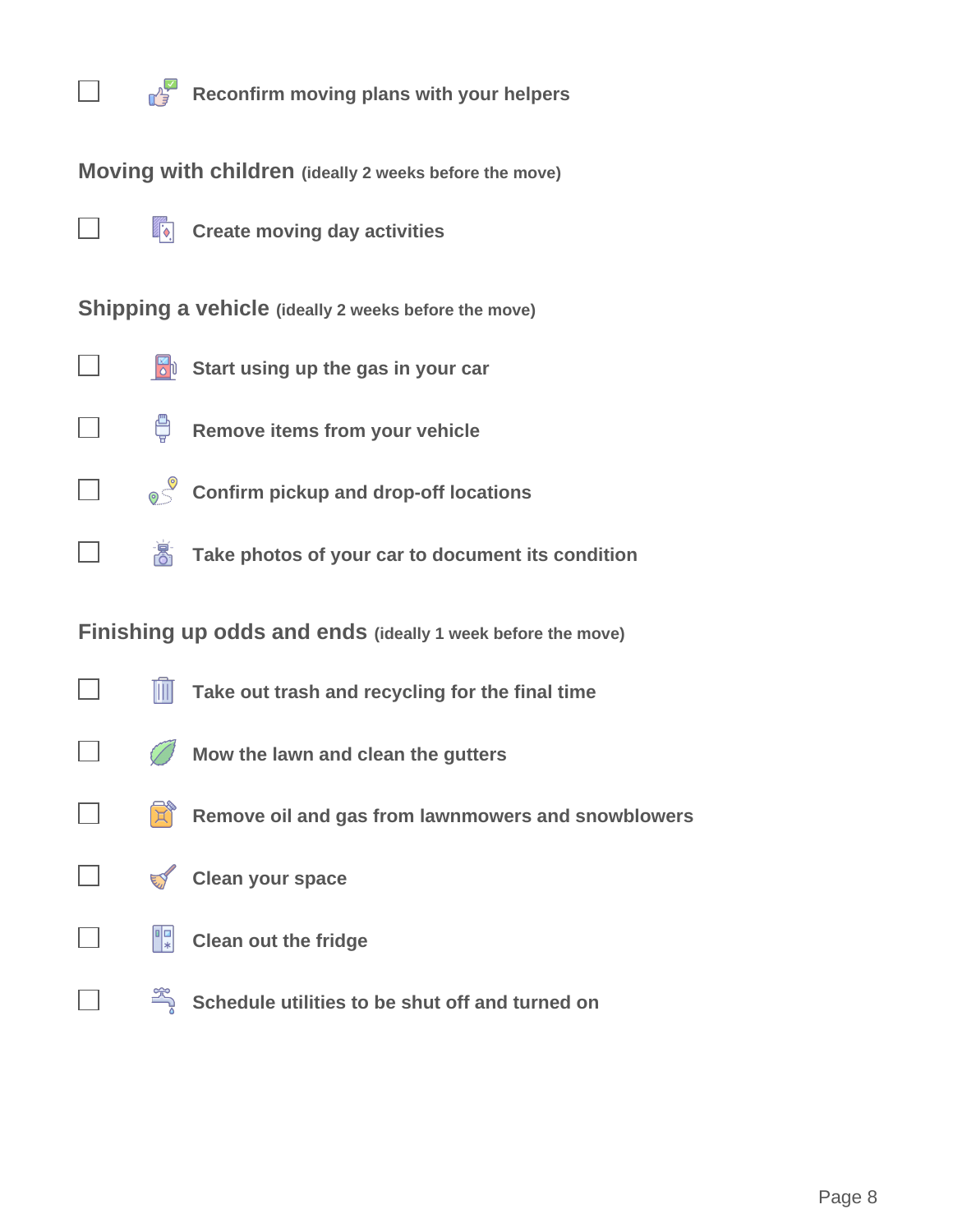#### **Moving out of the home or apartment you've been renting (ideally 1 week before the move)**



 **Inspect your rental and fix damages**



**Ensure all bills are paid in full** 

**Renting your new home or apartment (ideally 1 week before the move)**



**EX** Inspect your new rental with the landord

**E** Create a list of items to buy for the new place (but don't buy them yet)

**Preparing for the move (ideally 1 week before the move)**



 $\blacksquare$ 

٦

 $\mathbb{R}^2$ 

**C** Plan meals for the final week

**Make a moving day playlist to enjoy while moving and unpacking** 



- **E** Keep an eye on the weather
- **Make sure your phone is charged**
- $\blacksquare$ 
	- **Pack snacks and a cooler**

**Storing items (ideally 1 week before the move)**

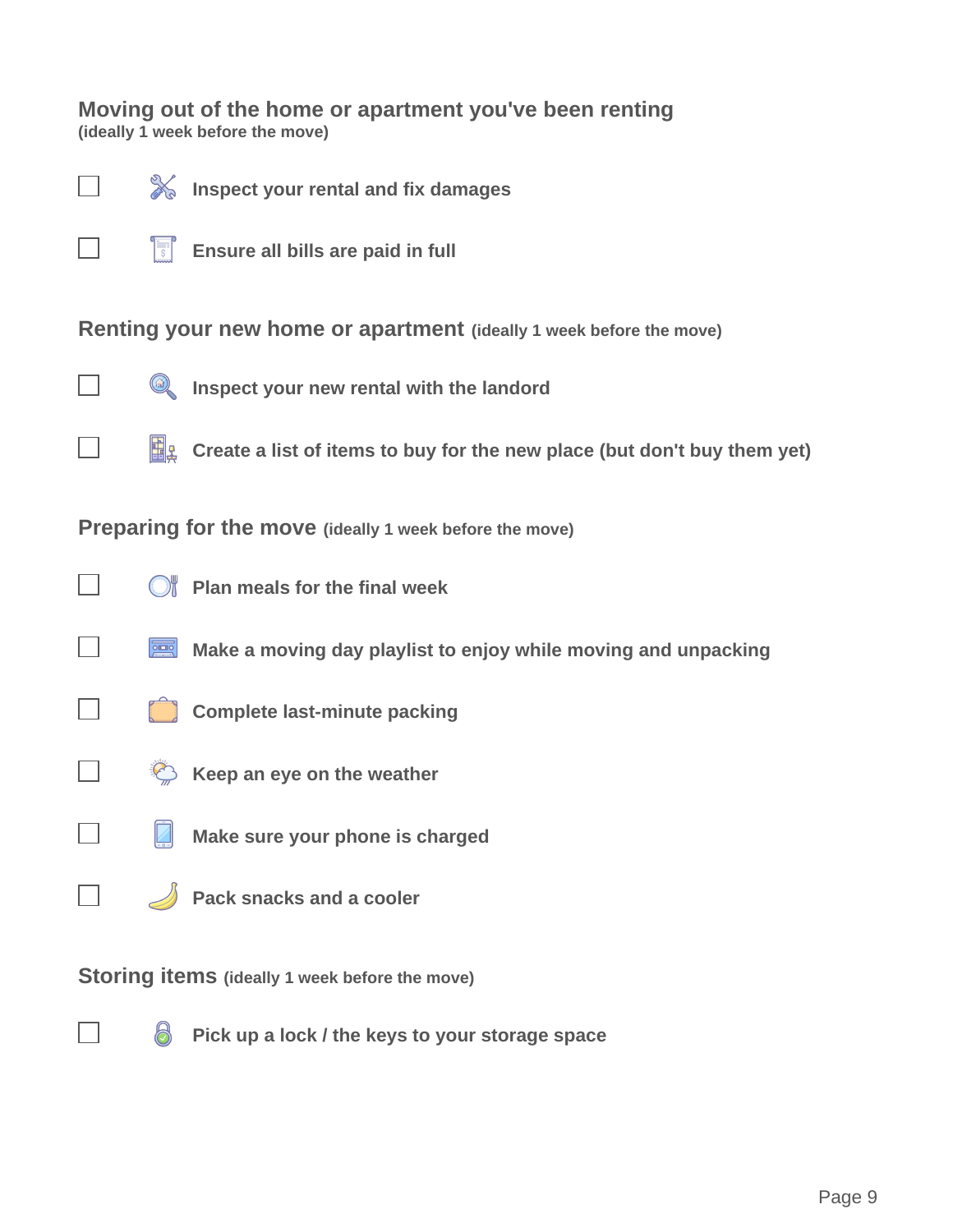

**Move anything that you need to store into your storage unit** 

**Managing movers (ideally 1 week before the move)**



## **Moving Day**

**Managing movers (ideally on the actual moving day)**



 **Keep the movers on task**



**Pay the movers** 

**Moving DIY-style (ideally on the actual moving day)**



 $\sum_{i=1}^{n}$  **Keep helpers hydrated and fed**

**Moving with pets (ideally on the actual moving day)**



 $\mathcal{L}$ 

 **Give your pet lots to drink**



**Wrapping things up (ideally on the actual moving day)**



**But Double-check the house during the final walk-through** 



**Hand over the keys**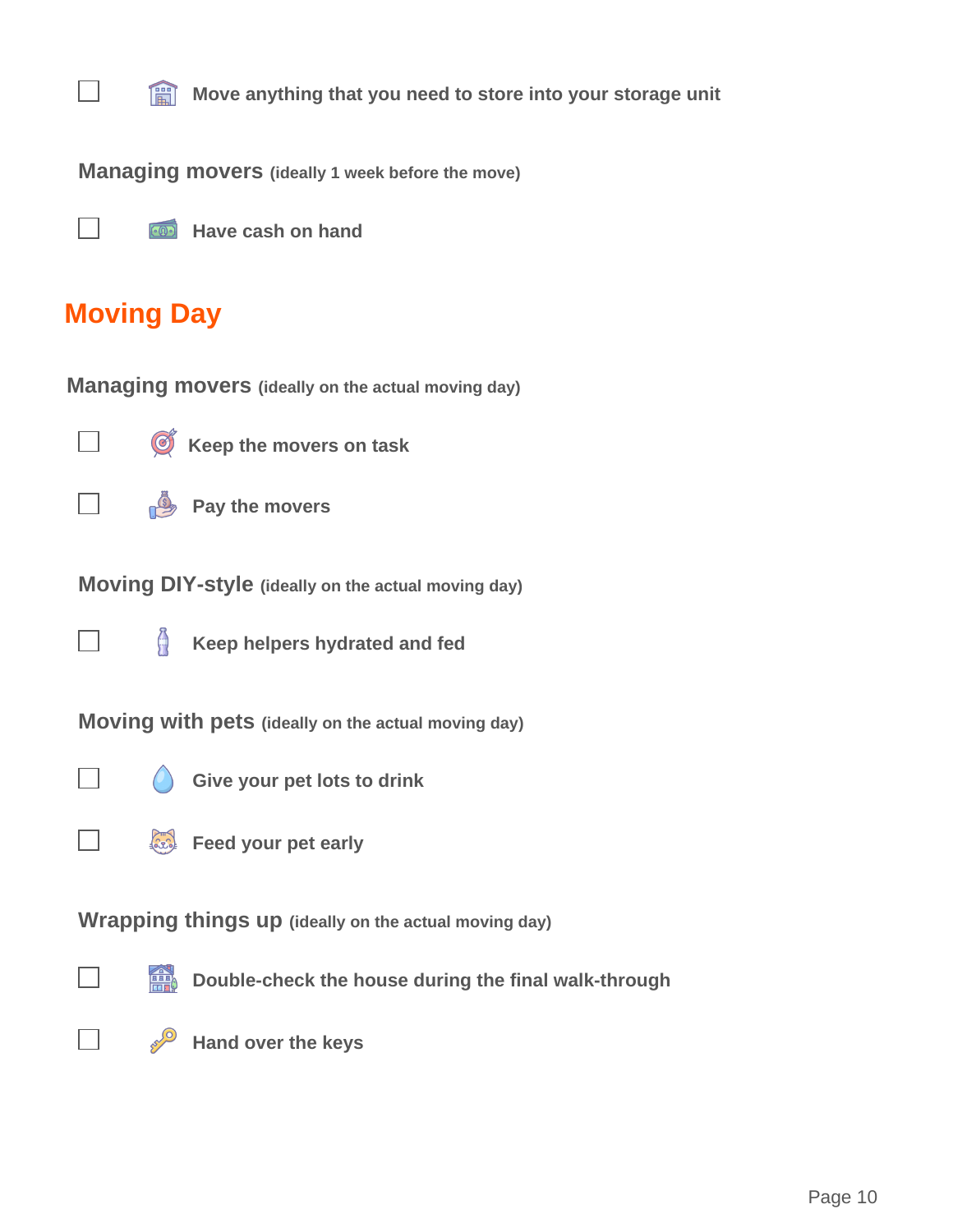

**Keep all your moving receipts** 

**Moving out of the home or apartment you've been renting (ideally on the actual moving day)**



**2** Complete your final rental inspection with your landlord

## **Settling In**

**Get the lay of the land (ideally in the first few weeks after moving in)**



 **Make sure you have access to all facilities**

**Setting up your new home (ideally in the first few weeks after moving in)**





**POP some bubbly! Moving is not easy work** 



 $\overline{\phantom{a}}$ 

**Purchase items for your new home** 

**Taking care of household tasks (ideally in the first few weeks after moving in)**



 **Test smoke alarms**



 $\Box$ 

*Change the locks ASAP* 

**<b>S** Figure out waste pickup details